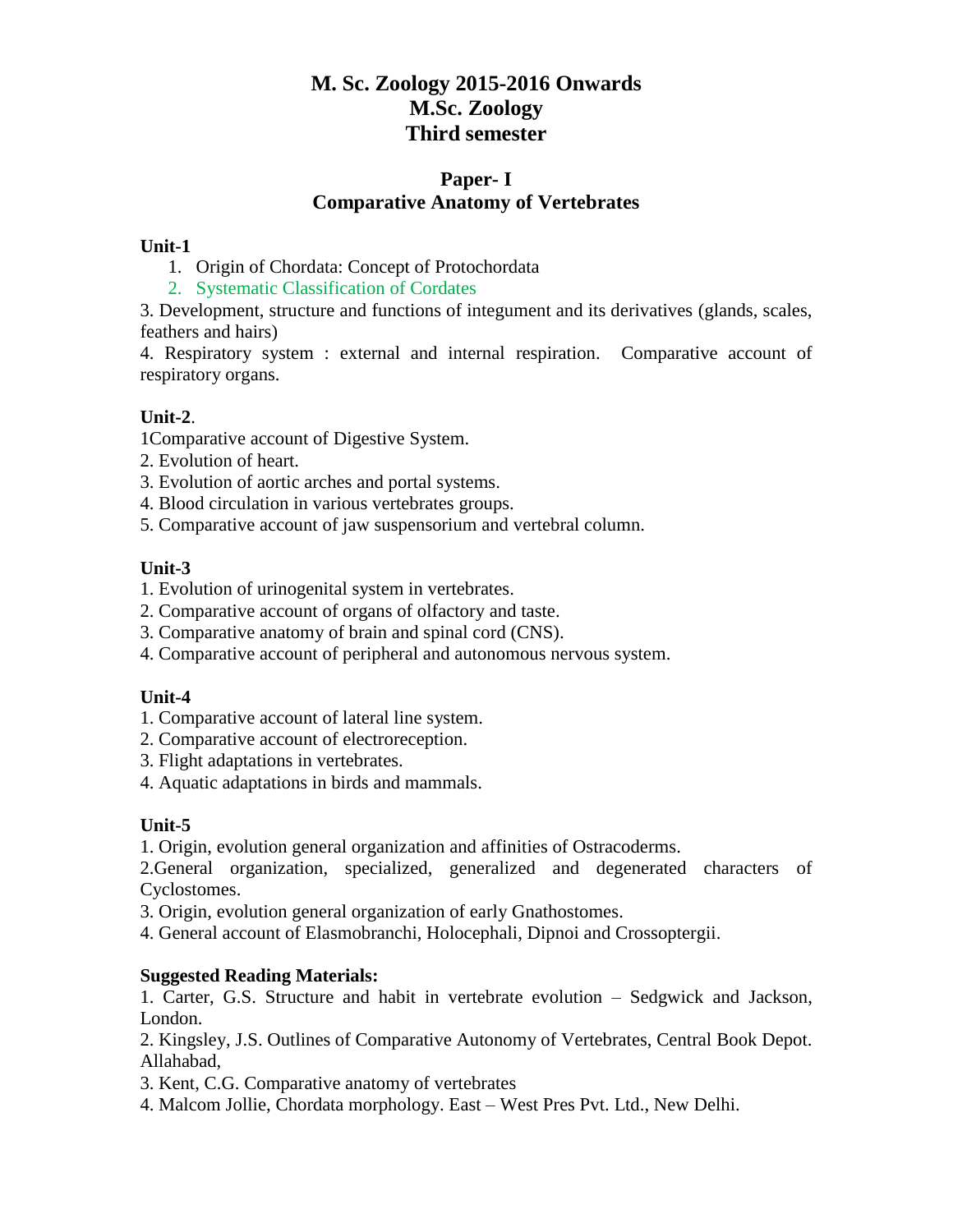5. Milton I lildergrand. Analysis of vertebrate structure. IV. Ed. John Wiley and Sons Inc., New York.

6. Smith, H.S. Evolution of Chordata structure. Hold Rinchart and Winstoin Inc. New York.

7. Sedgwick, A.A. Students Text Book of Zoology, Vol.II.

8. Walter, H.E. and Sayles, L.D. Biology of vertebrates, MacMillan & Co. New York.

9. Romer, A.S. Vertebrate Body, IIIrd Ed. W.B. Saunders Co., Philadelphia

10. Young J.Z. life of vertebrates. The oxford University Press, London

11. Parker & Haswell to III Rev. by Marshall willians latested Macmillan Co. ltd.

12. Young J.Z. Life of mammals. The Oxford University Press, London

13. Weichert, C.K. and Presch, W. Elements of chordate anatomy, 4th Edn. McGraw Hall Book Co., New York.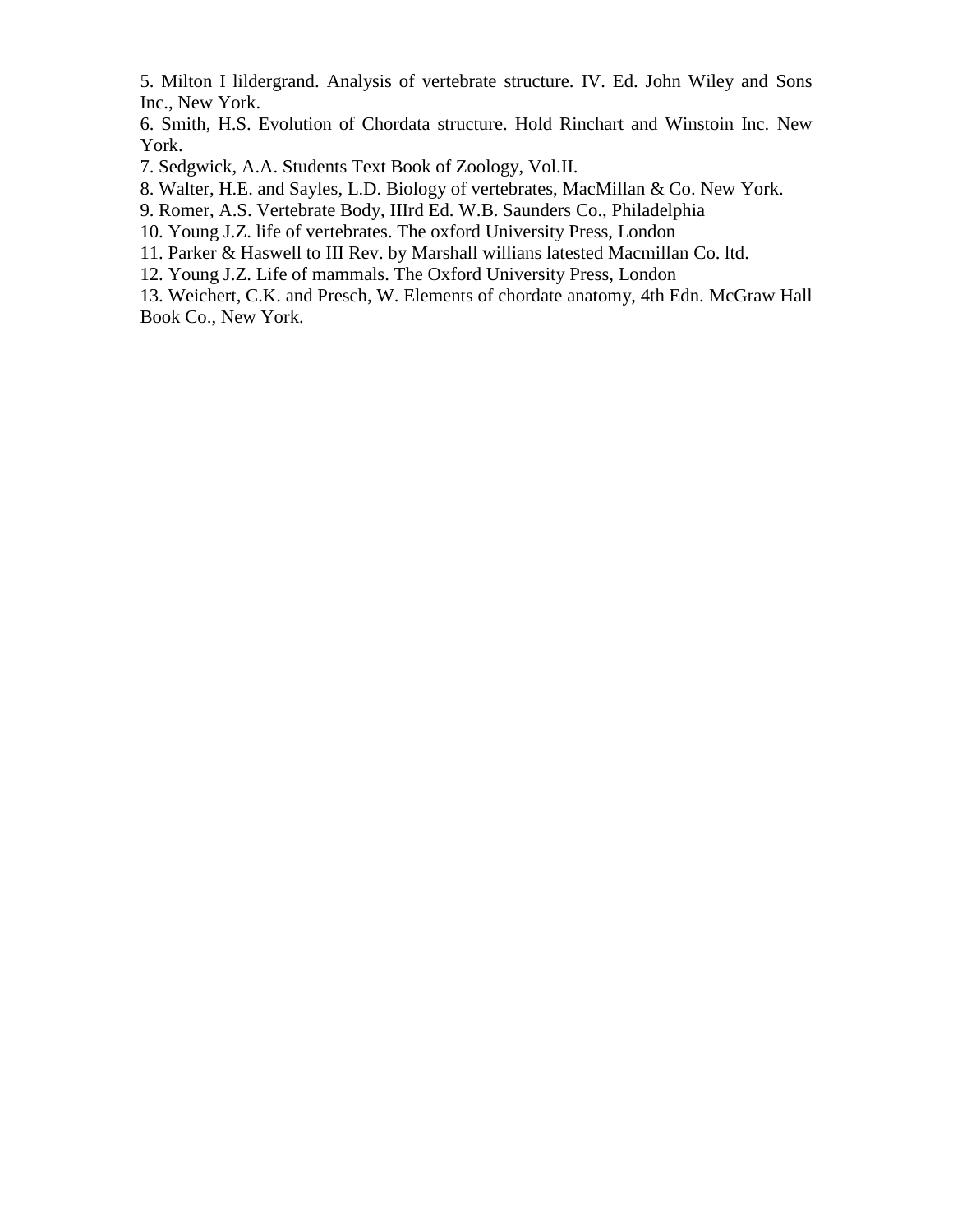# **M.Sc. Zoology Third semester Paper- II Limnology**

**Unit-1**

**1.Limnology** – Definition, historical development and scope of Limnology.

**2.Types of freshwater habitats and their ecosystem** -

(a) Ponds, Streams and rivers. (b) Lakes – Origin and classification.

**3.Morphpmetry** – Use of various morphometric parameters and Zonation.

## **Unit-2**

## **Physico – Chemical Characteristics.**

## **1. Light and Temperature-**

(a) Light as an ecological parameter in freshwater.

(b) Temperature- Radiation, Stratification and Heat Budget.

**2. Dissolved Solids** – Carbonate, Bicarbonates, Phosphate and Nitrate.

Physico – Chemical characteristics of freshwater with special reference to different parameters-Turbidity, dissolved gases (Oxygen, Carbon dioxide, Hydrogen Sulphide), Seasonal changes in dissolved gases and pH.

## **Unit-3**

## **1. Study of Biota**

(a) Phytoplankton, Zooplankton and their inter-relationship.

(b) Aquatic insects, birds and their environmental significance.

**2. Ecological classification of aquatic fauna higher aquatic plants and their significance.**

## **Unit-4**

## **1. Methods of water quality testing BOD and COD.**

**2. Sewage** – Definition, composition and its treatment.

**3. Bioindicators**- Aquatic flora and fauna in relation to water quality in an aquatic environment.

## **Unit-5**

## **1. Causes of pollution of Aquatic Resources, their management and conservation**.

**2. Resource Conservation** – Aquatic pollution, control, legislation, regulation on discharge of industrial effluents and domestic wastes in rivers and reservoirs.

**3. Use and misuse of inland waters.**

## **Suggested Reading Materials:**

Anathakrishnan : Bioresources Ecology Goldman : Limnology Odum : Ecology Pawlosuske : Physico- chemical methods for water Wetzal : Limnology Trivedi & Goyal : Chemical and biological methods for water pollution studies Welch : Limnology Vols. I-II, Perkins : Ecology, Arora : Fundamentals of environmental biology.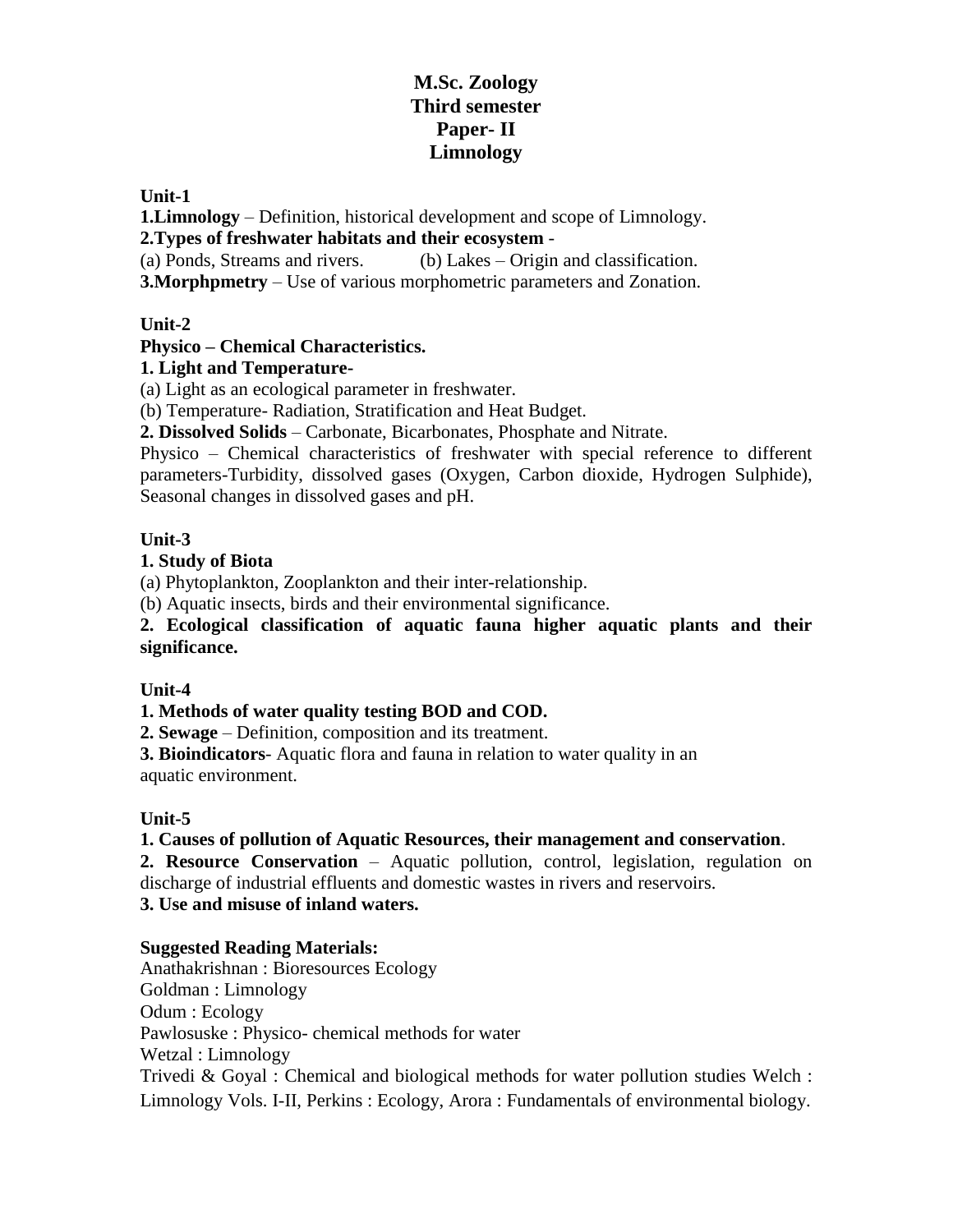## **M.Sc. Zoology Third semester Paper- III**

## **ECO- TOXICOLOGY**

### **Unit-1**

- 1. General principles of Environmental Biology with emphasis on ecosystems.
- 2. Abiotic and biotic factors of ecosystems.
- 3. Communities of the environment, their structure & significance.
- 4. Energy flow in environment: Ecological energetic.

## **Unit-2**

1. Productivity, Production and analysis.

2. Recycling and reuse technologies for solid and liquid wastes and their role in environmental conservation.

3. Remote sensing –basic concepts and applications of remote sensing techniques in environmental conservation.

4. Environmental indicators and their role in environmental balance.

### **Unit-3**

1. Kinds of environmental pollution and their control methods.

- 2. Radioactive compounds and their impact on the environment.
- 3. Vehicular exhaust pollution causes and remedies.
- 4. Noise pollution.

## **Unit-4**

- 1. Toxicology- Basic concepts, Principles and various types of toxicological agents.
- 2. Toxicity testing principles, hazards, risks and their control methods.
- 3. Food toxicants and their control methods.
- 4. Public Health Hazards due to environmental disasters.

## **Unit-5**

- 1. Pesticides, types, nature and their effects on environment.
- 2. Important heavy metals and their role in environment.
- 3. Agricultural pest and their biocontrol.
- 4. Occupational Health Hazards and their Control.

## **Suggested Reading Materials:**

- 1. Clark : Elements of ecology
- 2. Odum : Fundamentals of Ecology
- 3. South Woods : Ecological methods
- 4. Trivedi and Goel : Chemical and biological methods for water pollution studies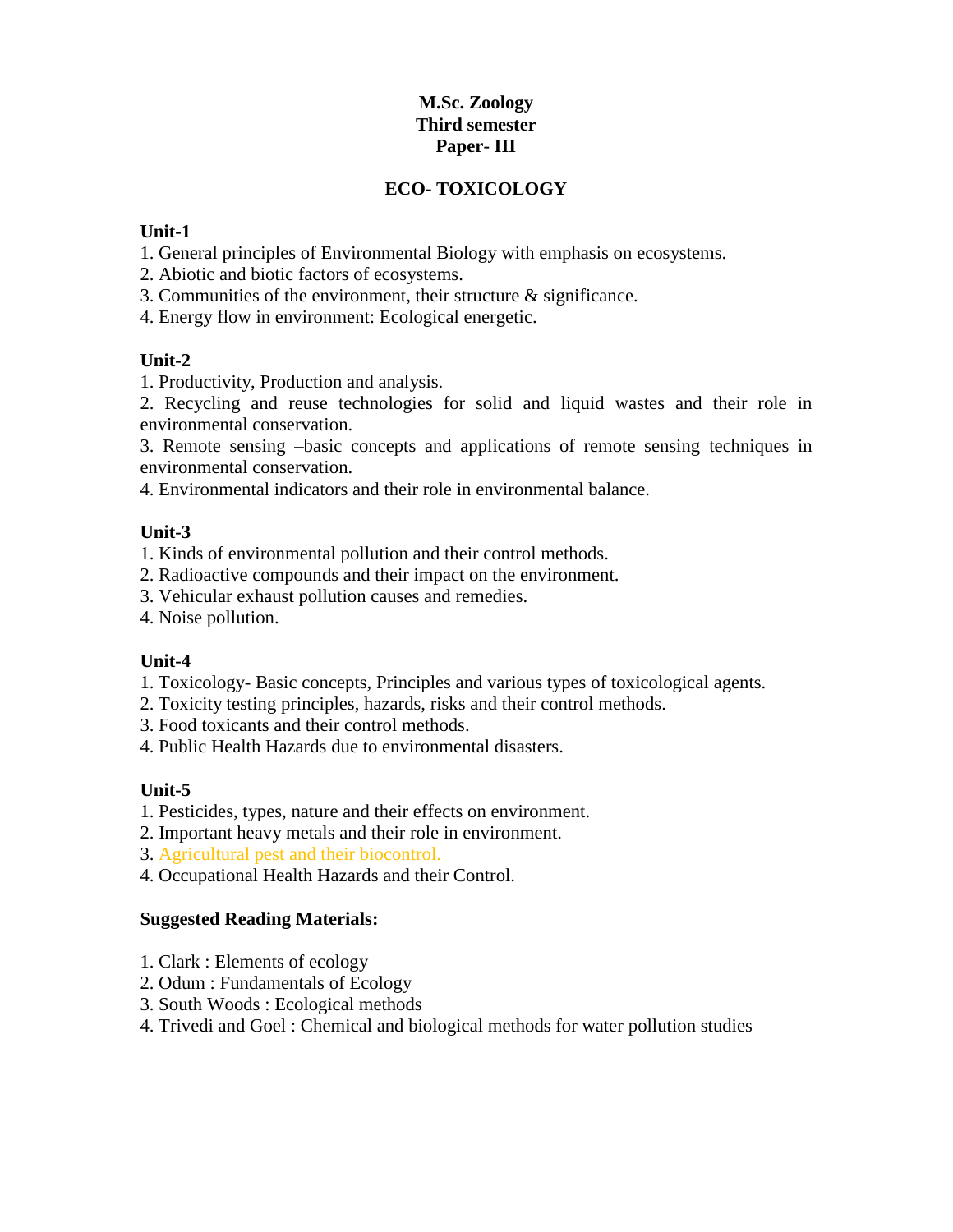# **M.Sc. Zoology Third semester Paper- IV Aquaculture**

### **Unit-1**

- 1. Aquaculture: history, definition, scope & importance.
- 2. Fishery resources of India in general & Madhya Pradesh in particular.
- 3. Abiotic & biotic factors of water necessary for fish life.
- 4. Ecological characteristics of lakes & rivers.
- 5. General ecological characteristics of reservoirs of India.

## **Unit-2**

- 1. Fish culture :- Mono, Poly, mixed and composite Fish culture.
- 2. Fresh water prawn culture and its prospects in India.
- 3. Culture of Mussels , clams,oysters & pearl culture.
- 4. Sewage fed fish culture, paddy cum fish culture
- 5. Frog culture.

## **Unit-3**

- 1. Fish breeding in natural conditions , bundh breeding, hypophysation & stripping.
- 2. Transport of live fish & seed.
- 3. Different types of crafts & gears used for fish catching.
- 4. Plankton- its definition, culture & indentification.
- 5. Common weeds of fish ponds and methods of their eradication.

## **Unit-4**

1. Fresh water fish farm engineering: selection of site, construction of fish farm & soil chemistry.

- 2. Designing, layout & construction of different types of fish ponds.
- 3. Setting and management of fresh water aquarium.
- 4. Preservation & processing of fish.
- 5. By products of fish Industry & their utility.

## **Unit-5**

- 1. Water pollution, its effects on fisheries and methods of its abatement.
- 2. Common fish diseases & their control.
- 3. Biochemical composition and nutritional value of fish.
- 4. Fisheries economics and marketing.
- 5. Fisheries managements and extension.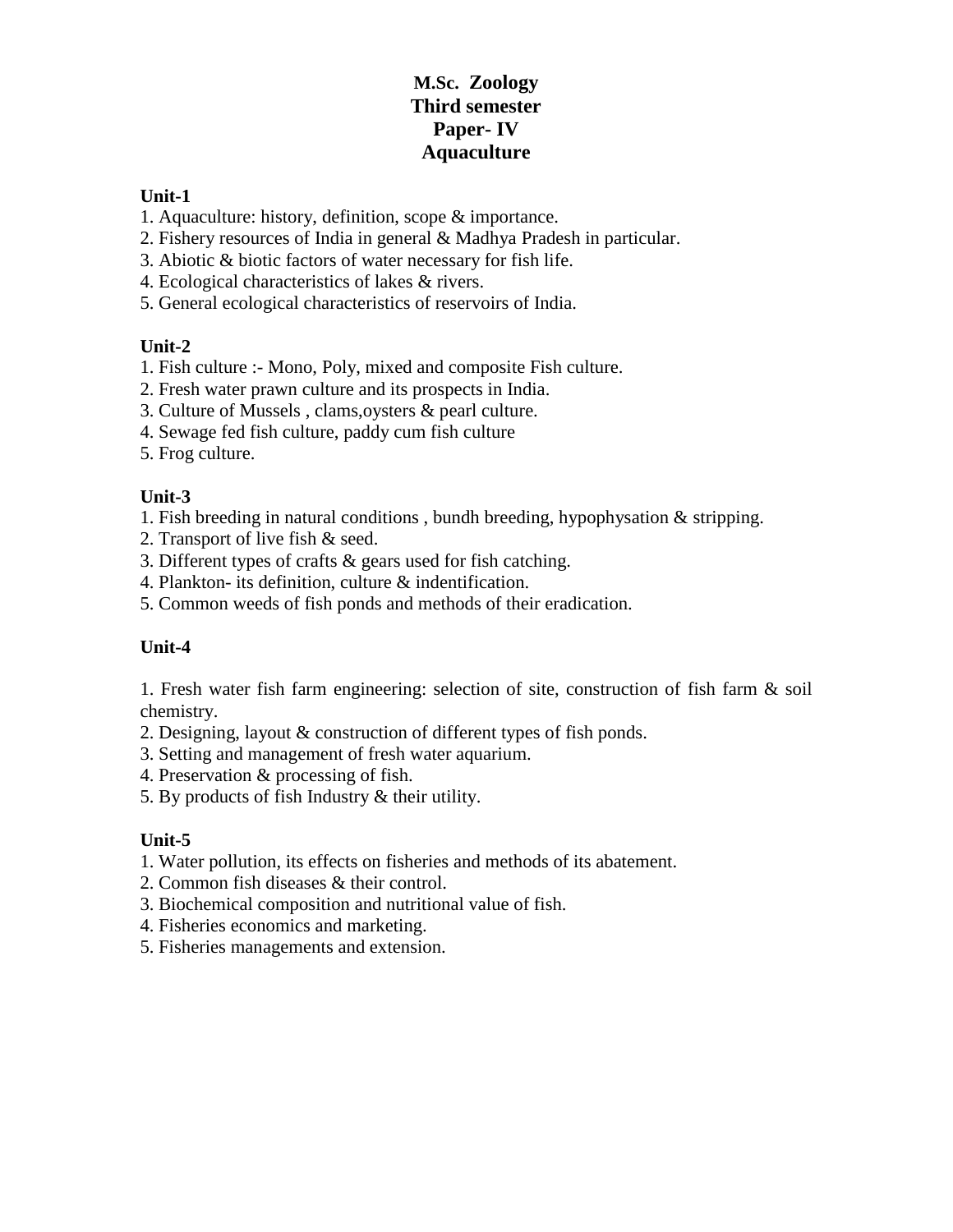### **Suggested Reading Materials:**

- 1. C.B.L. Shrivastava : Fishes of India
- 2. Jhingaran : Fish and fisheries of India
- 3. S.S. Khanna : An Introduction to fishes
- 4. R.S. Rath : Fresh water Aquaculture
- 5. Gopalji Shrivastava : Fishes of U.P. & Bihar
- 6. H.D. Kumar : Sustanibility & Management of Aquaculture & Fisheries
- 7. A.J.K. Mainan : Identification of fishes
- 8. R. Sanatam : A Manual of fresh water Aquaculture
- 9. S.K. Gupta : Fish & Fisheries
- 10. P.D. Pandey : Fish & Fisheries
- 11. K.P. Vishwas : Fish & Fisheries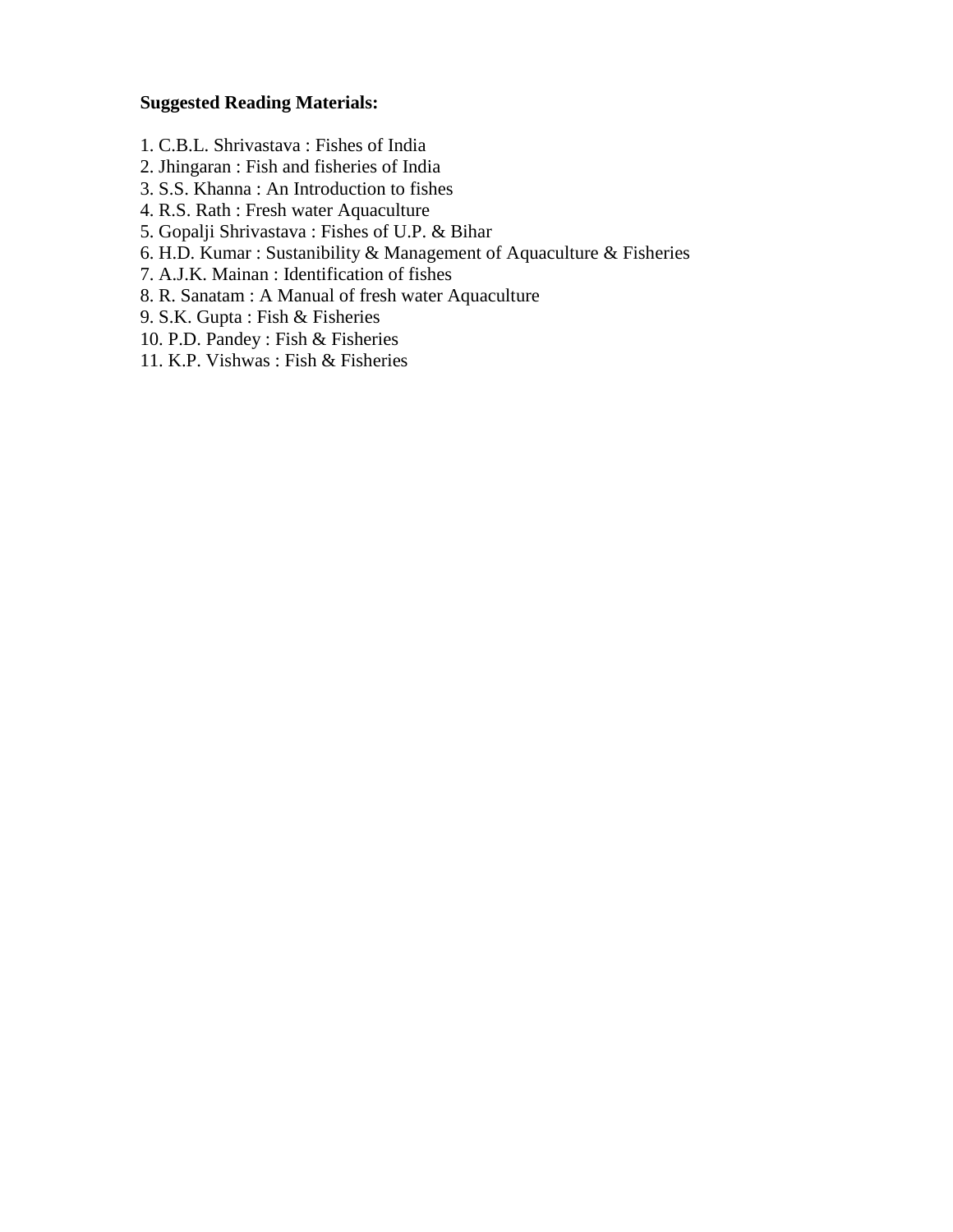## **Department of Higher Education, Govt. of M.P. Post Graduate Semester wise Syllabus as recommended by Central Board of Studies and approved by the Governor of M.P. Session - 2010-2011 Subject - Zoology Class** % **M.Sc Semester** % **III Subject** % **Zoology Practical I : Related to I & II Theory Papers**

1. Study of Specimens, slides and bones related to theory papers.

2. Major Dissection- General anatomy of cranial nerves of Labeo , Wallago.

3. Minor Dissection-Accessory respiratory organs of Clarias, Heteropneustes.

4. Estimation of DO, chloride, BOD,COD,Hardness, pH and Alkalinity of water.

5. Study of fresh water ecosystem.

#### **Scheme for Practical Examination M.M. 50**

| 1. Major Dissection      | 10 Marks |
|--------------------------|----------|
| 2. Minor Dissection      | 04 Marks |
| 3. Spotting              | 12 Marks |
| 4. Limnological exercise | 10 Marks |
| 5. Practical Record      | 05 Marks |
| 6. Viva Voce             | 05 Marks |
| 7. Collection            | 04 Marks |
|                          |          |

**Total 50 Marks**